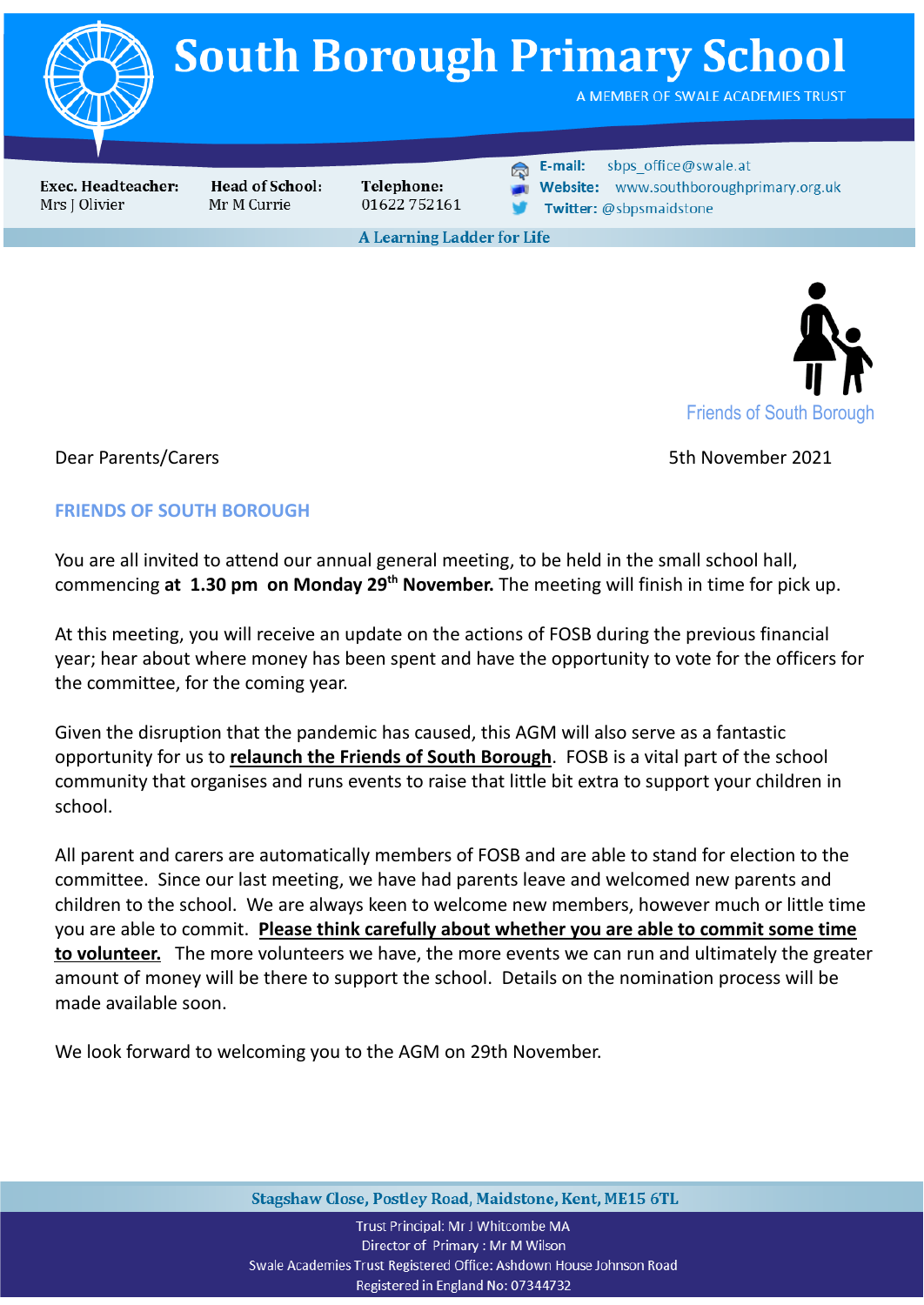

A MEMBER OF SWALE ACADEMIES TRUST

Stagshaw Close, Postley Road, Maidstone, Kent, ME15 6TL

Trust Principal: Mr J Whitcombe MA Director of Primary: Mr M Wilson Swale Academies Trust Registered Office: Ashdown House Johnson Road Registered in England No: 07344732